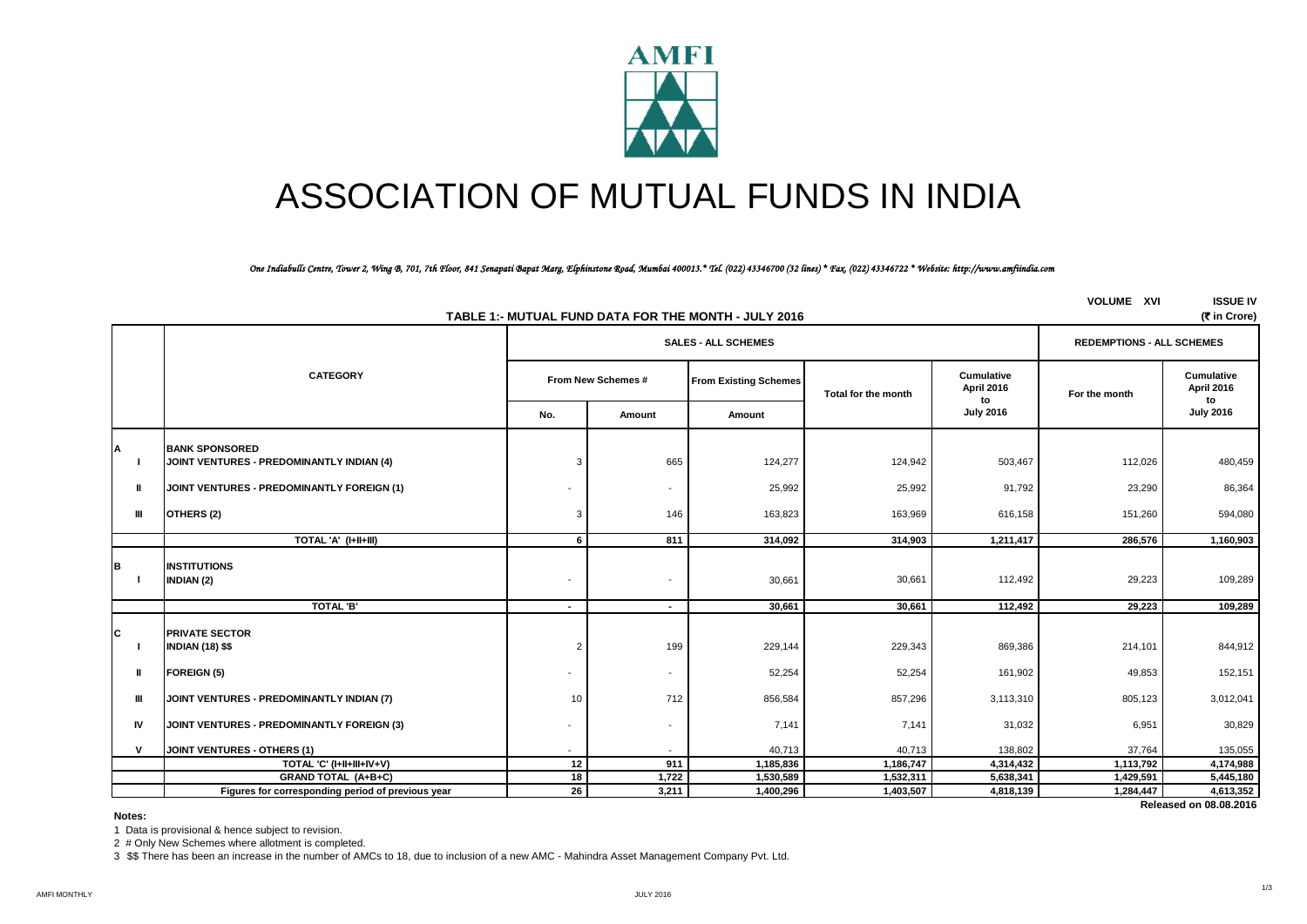| TABLE 2:- SALES DURING THE MONTH OF JULY 2016 - TYPE AND CATEGORY WISE |  |
|------------------------------------------------------------------------|--|
| 21 *NEW SCHEMES LAUNCHED (ALLOTMENT COMPLETED)                         |  |

| (₹ in Crore)<br>2.1 *NEW SCHEMES LAUNCHED (ALLOTMENT COMPLETED) |                      |                          |                          |                  |                          |        |                      |        |
|-----------------------------------------------------------------|----------------------|--------------------------|--------------------------|------------------|--------------------------|--------|----------------------|--------|
|                                                                 |                      | Open End                 |                          | <b>Close End</b> | <b>Interval Fund</b>     |        | <b>TOTAL</b>         |        |
|                                                                 | <b>No.of Schemes</b> | Amount                   | <b>No.of Schemes</b>     | Amount           | <b>No.of Schemes</b>     | Amount | <b>No.of Schemes</b> | Amount |
| <b>INCOME</b>                                                   |                      |                          | 13                       | 1,511            |                          |        | 13                   | 1,511  |
| <b>INFRASTRUCTURE DEBT FUND</b>                                 |                      |                          |                          |                  |                          |        |                      |        |
| <b>EQUITY</b>                                                   |                      | 60                       |                          |                  |                          |        |                      | 60     |
| <b>BALANCED</b>                                                 |                      | $\overline{\phantom{0}}$ |                          |                  |                          |        |                      |        |
| <b>LIQUID/MONEY MARKET</b>                                      |                      | 101                      |                          |                  |                          |        |                      | 101    |
| <b>GILT</b>                                                     |                      |                          |                          |                  |                          |        |                      |        |
| <b>ELSS - EQUITY</b>                                            |                      |                          |                          |                  |                          |        |                      |        |
| <b>GOLD ETF</b>                                                 |                      |                          | $\overline{a}$           |                  |                          |        |                      |        |
| <b>OTHER ETFS</b>                                               |                      | 50                       | $\overline{\phantom{0}}$ |                  |                          |        |                      | 50     |
| <b>FUND OF FUNDS INVESTING</b>                                  |                      |                          |                          |                  |                          |        |                      |        |
| <b>OVERSEAS</b>                                                 |                      |                          |                          |                  |                          |        |                      |        |
| <b>TOTAL</b>                                                    |                      | 211                      | 13                       | 1,511            | $\overline{\phantom{a}}$ |        | 18                   | 1,722  |

### **\*NEW SCHEMES LAUNCHED :**

| <b>OPEN END EQUITY</b>      | BOI AXA MID CAP Equity and Debt Fund                                                                                                                                                                                                                                                                                                                                                                                                                                                                                                                                                                                   |
|-----------------------------|------------------------------------------------------------------------------------------------------------------------------------------------------------------------------------------------------------------------------------------------------------------------------------------------------------------------------------------------------------------------------------------------------------------------------------------------------------------------------------------------------------------------------------------------------------------------------------------------------------------------|
| <b>OPEN END LIQUID</b>      | Mahindra Liquid Fund                                                                                                                                                                                                                                                                                                                                                                                                                                                                                                                                                                                                   |
| <b>OPEN END OTHER ETFS:</b> | Birla Sun Life Sensex ETF; ICICI Prudential Midcap Select iWIN ETF and R*Shares Long Term Gilt ETF                                                                                                                                                                                                                                                                                                                                                                                                                                                                                                                     |
| <b>ICLOSE END INCOME :</b>  | Axis Hybrid Fund - Series 31 (1381 Days); DSP BlackRock Dual Advantage Fund - Series 46-36M; HDFC FMP 1112D June 2016 (1) - Series 36 and 1161D July 2016 (1) - Series 36; and 1161D July 2016 (1) - Series 36;<br>ICICI Prudential Capital Protection Oriented Fund Series X 1375 Days Plan B; Kotak FMP Series 196; Reliance Fixed Horizon Fund XXXI Series 5 and Series 7; SBI Dual Advantage<br>Fund - Series XVI, SBI Debt Fund Series B-42 (1100 Days); UTI Dual Advantage Fixed Term Fund - Series III-II (1278 Days) and Series III-III (1102 Days) and UTI Fixed Term Income<br>Fund Series XXV-1 (1099 Days) |

| <b>2.2 EXISTING SCHEMES</b>      |                          |           |                          |        |                      |        |                      |           |
|----------------------------------|--------------------------|-----------|--------------------------|--------|----------------------|--------|----------------------|-----------|
|                                  |                          | Open End  | <b>Close End</b>         |        | <b>Interval Fund</b> |        | <b>TOTAL</b>         |           |
|                                  | <b>No.of Schemes</b>     | Amount    | <b>No.of Schemes</b>     | Amount | <b>No.of Schemes</b> | Amount | <b>No.of Schemes</b> | Amount    |
| <b>INCOME</b>                    | 258                      | 73,096    | 1,392                    |        | 73                   |        | 1,723                | 73,096    |
| <b>IINFRASTRUCTURE DEBT FUND</b> | $\overline{\phantom{0}}$ |           |                          |        |                      |        |                      |           |
| <b>IEQUITY</b>                   | 315                      | 11,677    | 97                       |        |                      |        | 412                  | 11,677    |
| <b>BALANCED</b>                  | 28                       | 3,064     | $\overline{\phantom{0}}$ |        | -                    |        | 28                   | 3,064     |
| <b>LIQUID/MONEY MARKET</b>       | 5 <sup>1</sup>           | 1,440,208 |                          |        | ۰                    |        | 51                   | 1,440,208 |
| <b>GILT</b>                      | 4.                       | 425       |                          |        |                      |        | 41                   | 425       |
| <b>IELSS - EQUITY</b>            | 42                       | 681       | 18                       |        |                      |        | 60                   | 681       |
| <b>GOLD ETF</b>                  | 13                       |           | $\overline{\phantom{0}}$ |        | -                    |        | 13                   |           |
| <b>OTHER ETFS</b>                | 48                       | 1,402     | $\overline{\phantom{0}}$ |        | -                    |        | 48                   | 1,402     |
| <b>FUND OF FUNDS INVESTING</b>   | 29                       | 31        | $\overline{\phantom{0}}$ |        | -                    |        | 29                   | 31        |
| <b>OVERSEAS</b>                  |                          |           |                          |        |                      |        |                      |           |
| <b>TOTAL</b>                     | 825                      | 1,530,589 | 1,514                    |        | 73                   |        | 2412                 | 1,530,589 |

| <b>2.3 TOTAL OF ALL SCHEMES</b> |  |
|---------------------------------|--|
|                                 |  |

|                                  | Open End             |           | <b>Close End</b>     |        | <b>Interval Fund</b> |                          | <b>TOTAL</b>         |           |
|----------------------------------|----------------------|-----------|----------------------|--------|----------------------|--------------------------|----------------------|-----------|
|                                  | <b>No.of Schemes</b> | Amount    | <b>No.of Schemes</b> | Amount | <b>No.of Schemes</b> | Amount                   | <b>No.of Schemes</b> | Amount    |
| <b>INCOME</b>                    | 258                  | 73,096    | 1,405                | 1,511  | 73                   |                          | 1,736                | 74,607    |
| <b>IINFRASTRUCTURE DEBT FUND</b> |                      |           |                      |        |                      |                          |                      |           |
| <b>EQUITY</b>                    | 316                  | 11,737    | 97                   |        |                      | $\overline{\phantom{0}}$ | 413                  | 11,737    |
| <b>BALANCED</b>                  | 28                   | 3,064     |                      |        |                      |                          | 28                   | 3,064     |
| <b>LIQUID/MONEY MARKET</b>       | 52                   | 1,440,309 |                      |        |                      | $\overline{\phantom{0}}$ | 52                   | 1,440,309 |
| <b>GILT</b>                      | 41                   | 425       |                      |        |                      | -                        | 41                   | 425       |
| <b>IELSS - EQUITY</b>            | 42                   | 681       | 18                   |        |                      | $\overline{\phantom{a}}$ | 60                   | 681       |
| <b>GOLD ETF</b>                  | 13                   |           |                      |        |                      |                          | 13                   |           |
| <b>OTHER ETFS</b>                | 51                   | 1,452     |                      |        |                      | $\overline{\phantom{a}}$ | 51                   | 1,452     |
| <b>FUND OF FUNDS INVESTING</b>   | 29                   | 31        | $\sim$               |        |                      | $\overline{\phantom{a}}$ | 29                   | 31        |
| <b>OVERSEAS</b>                  |                      |           |                      |        |                      |                          |                      |           |
| <b>TOTAL</b>                     | 830                  | 1,530,800 | 1,527                | 1,511  | 73                   |                          | 2430                 | 1,532,311 |